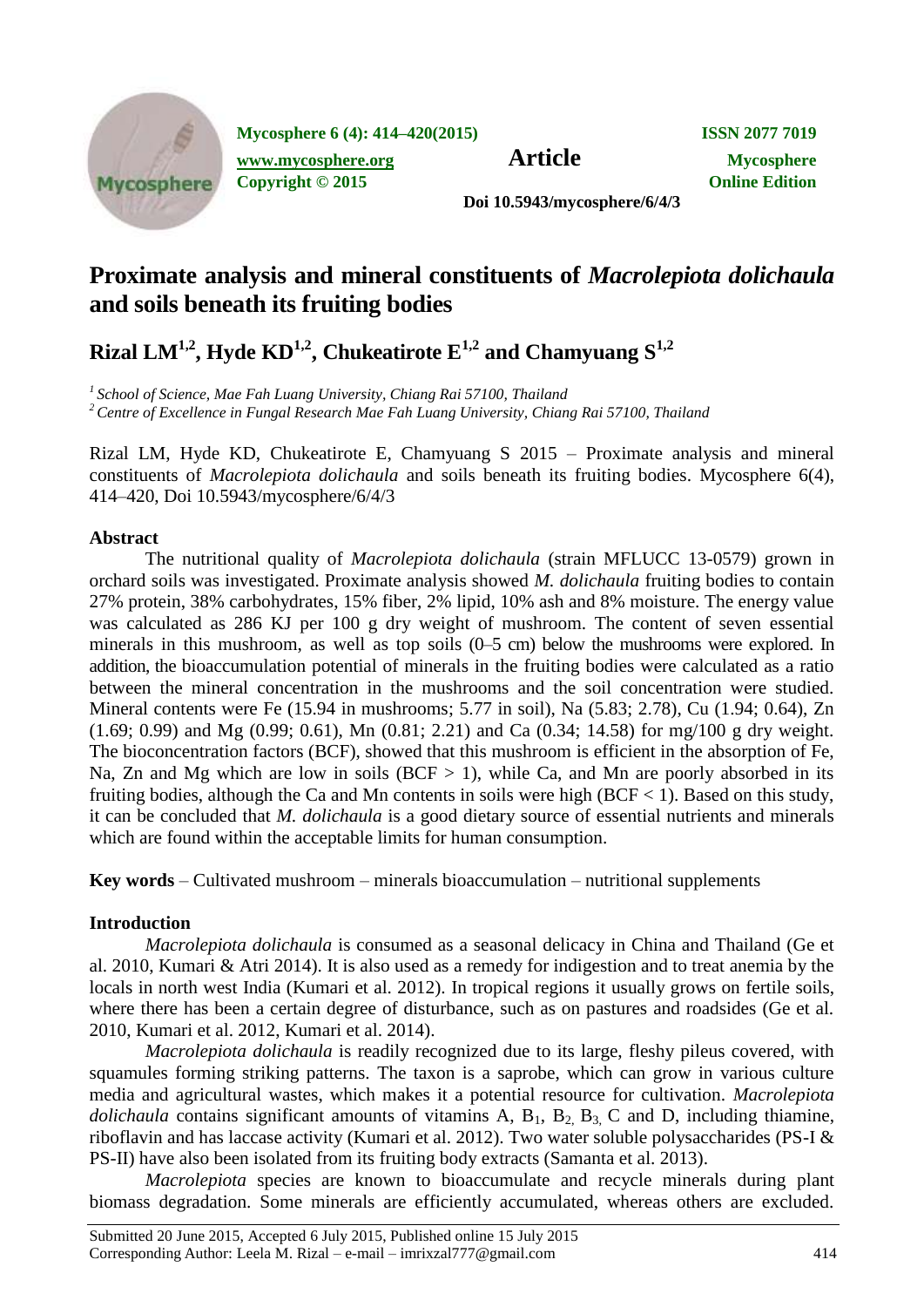Accumulated minerals are important as nutrients for animals and humans. This study determined the nutritional contents and essential minerals in fruiting bodies of the mushroom and in soils below the mushroom fruiting bodies. Furthermore, the mineral accumulating capacities in the fruiting bodies of this mushroom were investigated. Analytical data on nutritional and mineral contents are expected to be used as a reference for food composition and nutritional values. The mineral accumulating capacity of this mushroom could be used as a potential bioindicators of mineral contents of soils (Vetter & Siller 1997, Falandysz et al. 2008b, Falandysz & Gucia 2008, Baptista et al. 2009).

### **Materials & Methods**

#### **Cultivation, samples collection and preparation**

Spawn of *M. dolichaula* (strain MFLUCC 13-0579) were directly inoculated in the soil in a  $15 \times 45$  cm deep pit in orchard soils at the Mushroom Research Farm in Bandu, Chiang Rai. The mycelium was covered with soil and litter. After ten months and during the rainy season, fruiting bodies of all stages were harvested and characterized. Soil samples (0-5 cm; 15 g) beneath the fruiting bodies were also collected and air dried. The pH value of the soil samples were measured. Whole sporocarps (pileus and stipe) were dried at 40<sup>o</sup>C for 24 hours and subsequently microcharacters were studied from dry specimens, which were mounted on slides in 5% KOH and stained with Congo red. The remaining dried specimens were stored in plastic bags with collection numbers and deposited at Mae Fah Luang University (voucher specimen no. MFLUCC 13-0579) for long term herbarium storage and further study. Dried mushrooms (60g) and soils samples were powdered in a mechanical grinder, sieved through a pore size of 2 mm and stored in air tight plastic bags prior to proximate nutritional analysis and mineral testing.

#### **Proximate nutritional analysis**

The proximate nutritional analysis of fruiting body powder was carried out using the methods from the Association of the Official Analytical Chemist (AOAC 1995). Moisture content was established by drying 2g of test sample at 105ºC for 16 hours in a hot air oven (UM500, Memmret). The ash content was measured by combusting 2g of the mushroom fruiting body in an electric furnace (Eurotherm 2416CG, Lento) at 505ºC for two hours. Fiber content was determined by acid treatment and subsequent heating of 1g sample at 500ºC, in the Fibertec system M10020 Extractor (Foss Tecator). The protein content was estimated by the Kjeldahl method in which the protein content was estimated by multiplying by a conversion factor of  $N \times 4.38$  (Fujihara et al. 1995). Lipids were determined by the Soxtec 20055 Extraction unit (Foss Tecator) with petroleum ether. The total carbohydrate and energy value were calculated according to the following equations Carbohydrate (%) = 100 - (g moisture + g ash + g lipid + g protein + g fiber) (Colak et al. 2007). Energy (kJ) =  $4 \times (g \text{ protein}) + 4.2 \times (g \text{ carbonydrate}) + 9.10 \times (g \text{ fat})$  respectively (Kumari & Atri 2014). All experiments were carried out in triplicate.

#### **Mushroom and soil sample preparation for mineral content analysis**

Powdered mushroom (2g) was placed in an electric furnace (Eurotherm 2416CG, Lento) at 550 °C for four hours until becoming ash. The resulting soil (2.00g) and ash were digested with 7.5 ml concentrated nitric acid (Conc. HNO3; 65%) in quartz beakers and left for 24 hours. The digest were filtered through filter paper (Whatman No. 1) into polyethylene bottles and further diluted to 50 ml using double deionized water prior to the mineral test.

#### **Mineral content analysis of mushrooms and soils**

Ca, Mg, Zn. Fe, Cu, Mn and Na in mushrooms and soils were analyzed using an atomic absorption spectrophotometric (AAS). Stock standard solutions of each element were prepared from commercially available mineral standard solution (1000 ppm, Merck, Germany). Each standard solution prepared in different concentrations were adjusted to 50 ml with de-ionized water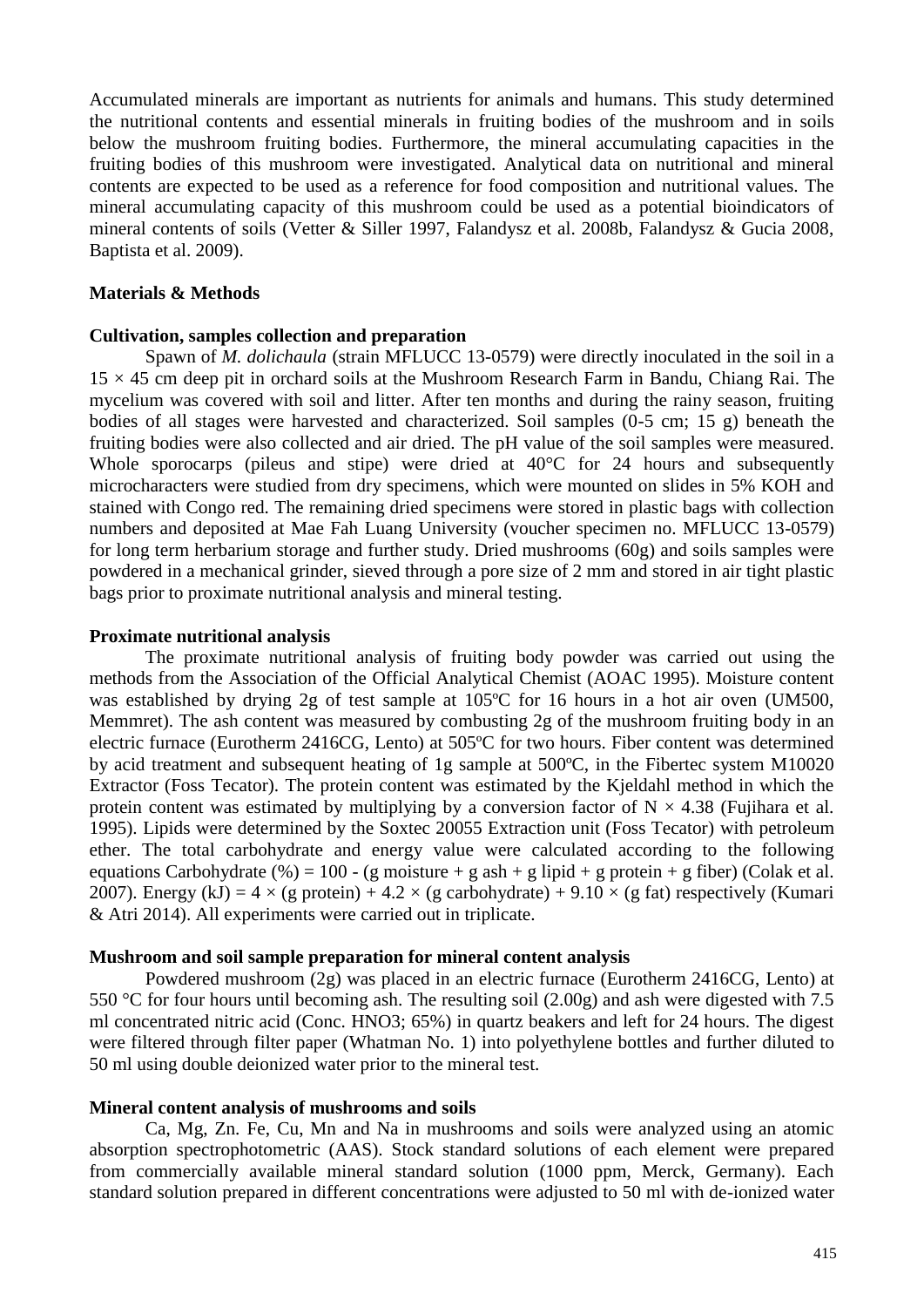and used for calibrating the AAS (Z-5000 Polarized Zeeman AAS, HITACHI, Japan) system. The mushroom and soil samples were passed through the calibrated AAS system to analyze the concentration of each mineral. All minerals were analyzed in triplicate directly using the AAS system. The detection limit was defined as the concentrations corresponding to three times the standard deviation of ten blanks. Detection limit values of element in mushrooms and soils as milligrams per 100 g (mg/100 g) in AAS were 0.989 for Ca, 0.989, for Zn, 0.998 for Cu, 0.984 for Fe, 0.998 for Mg, 0.993 for Mn, 0.995 for K, and 0.995, for Na. BFC measures the potential of fungi to absorb and accumulate minerals in the fruiting bodies of mushrooms. It was calculated as the ratio between the mineral concentration in the mushrooms and the mineral concentration of soils (Kuldo et al. 2013).

### **Results and Discussion**

#### **Morphology and microcharacteristics of** *M***.** *dolichaula* **(strain MFLUCC-13-0579)**

Young fruiting bodies were oval (Figs 1C, 1D). The cap of mature fruiting bodies were convex to plano-convex with a small round, light brown low umbo at the disc and ranged from 10– 25 cm in diameter. The cap surface was covered with brownish granular squamules, which became small and sparse toward margin in mature specimens (Figs 1E, F). Lamellae were free to crowded, with short lamellulae and white when young, white to cream colored when mature. The stipe was long and sub-cylindrical, tapering upwards and slightly enlarged at the base (Fig 1E). The annulus was prominent, ascending, simple, whitish, and membranous in mature fruiting bodies (Fig 1F).



**Fig 1–**A. Fruiting bodies of *M. dolichaula* under banana plants B. Fruiting bodies growing at single site C–F. Fruiting bodies at different stages of development under guava trees. Scale bars:  $A=25$  cm;  $B=10$ cm, C, D, E, F=5 cm.

Basidiospores were covered with hyaline cap. The average size of basidiospores was 10– 13.5  $\times$  6.5–9 μm (Fig 2A). Basidia were 29–34  $\times$  13–17 μm (Fig 2D); and cheilocystidia were hyaline, sub-cylindrical with a rounded apex,  $21-34 \times 12-16$  µm (Fig 2 E). Squamules on the pileus were subcylindric, clampless and 6–15 μm in diameter (Fig. 2 C). Clamp connections were common at the base of basidia and cheilocystidia (Fig 2 B), but rare elsewhere. Morphological features confirmed this as *M. dolichaila* (Ge et al. 2010).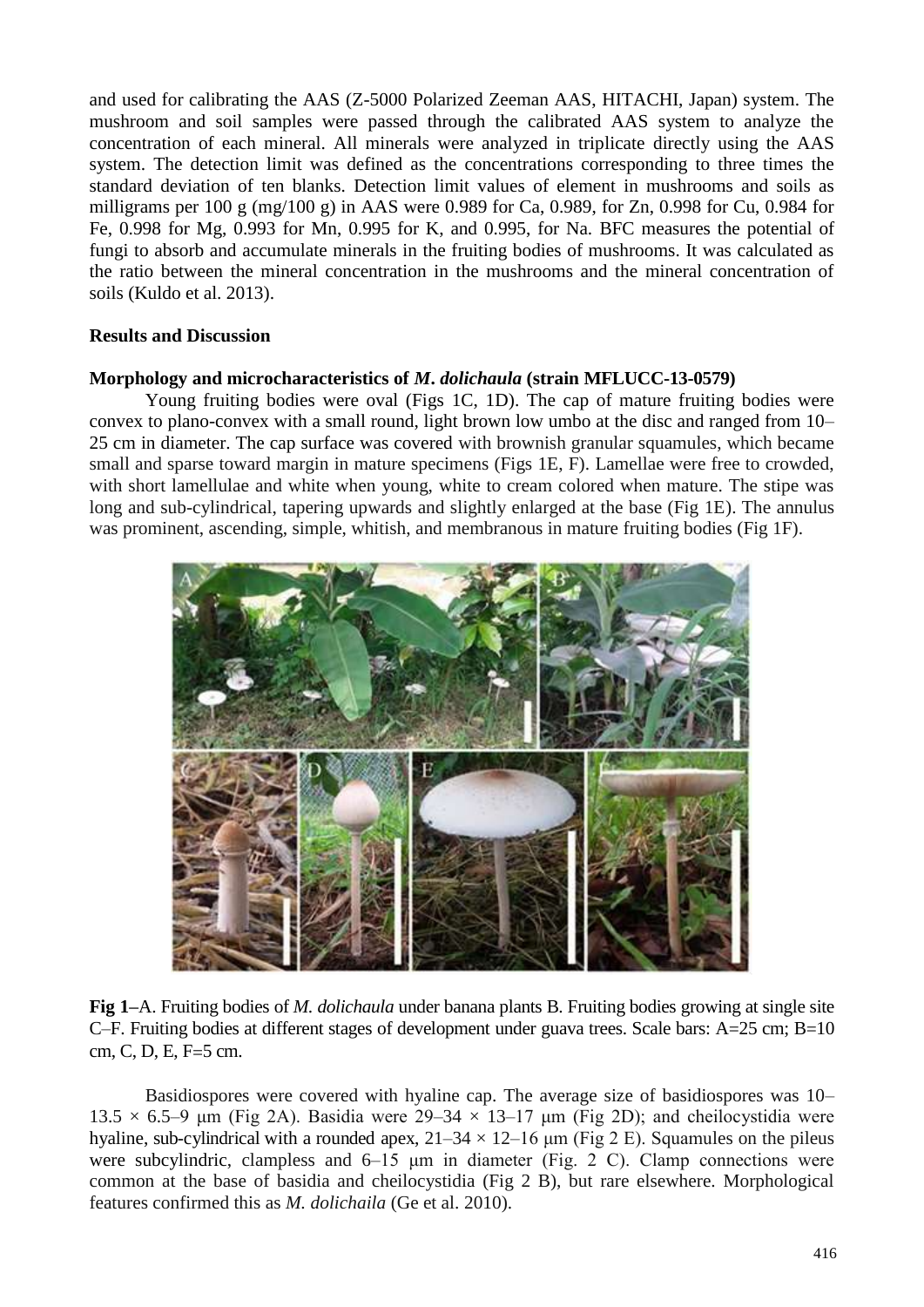# **Proximate analysis**

The dry weight nutritional content of *M. dolichaula* are shown in Table.1. *Macrolepiota dolichaula* is good source of protein (27%), carbohydrates (38%), fibers (15%), moisture (8%) and ash (10%). This mushroom has low lipid content (2%). The relatively low lipid contents, fibers and ash content make this mushroom ideal for consumption for those with cholesterol related ailments (Poddar et al. 2013). Therefore this mushroom can be categorized as a good edible mushroom because of its nutritional values, which are for example, higher than tropical *Laetiporus sulphureus* which has a long history of consumption especially in North America (Gilbertson & Ryvarden 1986), Japan (Imazeki et al. 1998), and Thailand (Luangharn et al. 2014).



**Fig 2** – Microcharacters of *M. dolichaula*. A. Basidiospore B. Clamp connection at the base of basidia C. Squamules covering pileus D. Basidia E. Cheilocystidia F. Sterigmata Scale bars: A=10 um,  $B=10$  um,  $C=15$  um,  $D=10$  um,  $E=20$  um.

**Table 1** Nutritional composition (% dried weight) and energy value (KJ/100g) of *M. dolichaula*

| <b>Nutritional composition</b> | Amount            |  |
|--------------------------------|-------------------|--|
|                                |                   |  |
| Ash                            | $10.19 \pm 0.59$  |  |
| Fibers                         | $15.69 \pm 0.42$  |  |
| Protein                        | $27.36 \pm 0.08$  |  |
| Lipids                         | $01.59 \pm 0.16$  |  |
| Moisture                       | $07.60 \pm 0.12$  |  |
| Carbohydrates                  | $37.57 \pm 0.08$  |  |
| Energy                         | $285.60 \pm 0.07$ |  |

Data shown are means and standard deviations of triplicate determinations.

# **Mineral content in fruiting bodies and adjacent soils**

The data on mineral concentration of *M. dolichaula* and soils, and bio-concentration value are summarized in Table 2.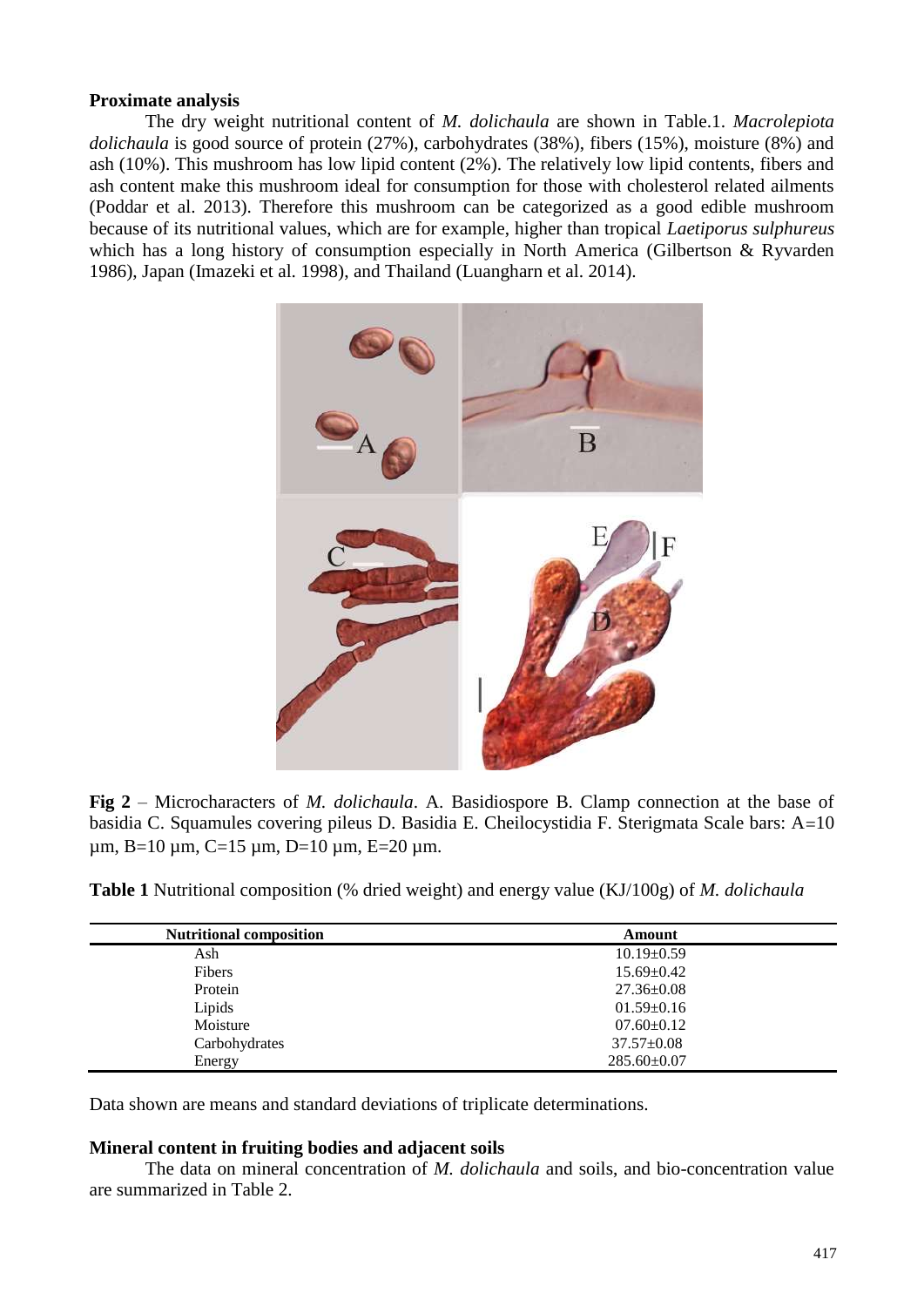| <b>Minerals</b> | <b>Mushroom</b>  | Soil             | <b>Bioconcentration</b><br>values |
|-----------------|------------------|------------------|-----------------------------------|
| Ca              | $0.34 \pm 0.05$  | $14.58 \pm 0.02$ | $0.02 \pm 0.01$                   |
| Zn              | $1.69 \pm 0.42$  | $0.99 \pm 0.01$  | $1.71 \pm 0.00$                   |
| Cu              | $1.94 \pm 0.22$  | $0.64 \pm 0.01$  | $3.03 \pm 0.00$                   |
| Fe              | $15.94 \pm 6.44$ | $5.77 \pm 0.03$  | $2.77 \pm 0.00$                   |
| Mg              | $0.99 \pm 0.97$  | $0.61 \pm 0.00$  | $1.62 \pm 0.00$                   |
| Mn              | $0.81 \pm 0.25$  | $2.21 \pm 0.01$  | $0.36 \pm 0.00$                   |
| Na              | $5.83 \pm 3.29$  | $2.78 \pm 0.01$  | $2.09 \pm 0.00$                   |

**Table 2** Total mineral composition (mg/100 g dw) in *M. dolichaula* fruiting bodies and adjacent soils with bioconcentration values

Data shown are the mean from triplicate determinations; dw: dry weight

The mineral content (per mg/100 g dw) in fruiting bodies of *M. dolichaula* and adjacent soils are shown in Table 2. These data, largely agree with the observations made for a *M. procera* collected from a forest in Poland (Falandysz & Gucia 2008). *Macrolepiota dolichaula* can be considered as good dietary source of essential minerals, such as Fe, Na, Cu, Zn and Mg, which play important roles in metabolic reactions, conduction of nerve impulses, rigid bone formation and regulation of water and salt balances (Kumari & Atri 2014). The high content of iron in soils pH 6.8 is close to pork liver, which has about 12 times iron content as compared to most vegetables (Tomovic et al. 2011, Yi et al. 2014). This mushroom may therefore supplement iron in diets.

The bioconcentration factor provides an idea of a mushroom species potential for up-take of mineral (Genccelep et al. 2009). *Macrolepiota dolichaula* is efficient in accumulating Fe, Na, Zn, Cu and Mg which are poor in sample soils (median  $BCF > 1$ ). Ca and Mn were however, poorly accumulated even though concentrations in soils were higher than in the fruiting bodies. The data are shown in Table 2.

The Cu, Fe, Na and Mg content in the fruiting bodies are within the acceptable range for human consumption (Kumari & Atri 2014). Alonso et al. (2003) found that *Macrolepiota procera* and *Agaricus bisporus* have lower bioconcentration values for Zn as compared to the mycorrhizal mushrooms such as *Boletus edulis*, *Lactarius deliciosus*, and *Leccinum scabrum*. These variations in Zn results from various abiotic factors such as the characteristics of the soils, pH, minerals and external depositions or addition of metals on soils where the mushroom grows (Aruguete et al. 1998, Alonso et al. 2003, Colak et al. 2009). This study showed that *M. dolichaula* can accumulate minerals important for human biological systems.

# **Conclusion**

Our study showed the proximate and mineral content of *M. dolichaula*. This mushroom is edible, cultivable and thus these data are important and can be used to indicate its nutritive quality. Because of the high accumulating potential of this mushroom for Fe, Na, Cu, Zn and Mg, fruiting bodies of *M. dolichaula* are rich in minerals and thus good for consumption by animals and humans.

# **Acknowledgements**

The author kindly acknowledges Mae Fah Luang University, Thailand for the Royal Wedding Scholarship, 2013 and Mae Fah Luang University project 'Taxonomy, phylogeny and cultivation of *Lentinus* species in northern Thailand' [grant number MFU-54101020048]. The study would not have been possible without generous support from Ministry of Education and Royal Civil Service Commission, Bhutan. The Thailand Research Fund grant - Taxonomy, Phylogeny and biochemistry of Thai Basidiomycetes (BRG 5580009) are also thanked for support.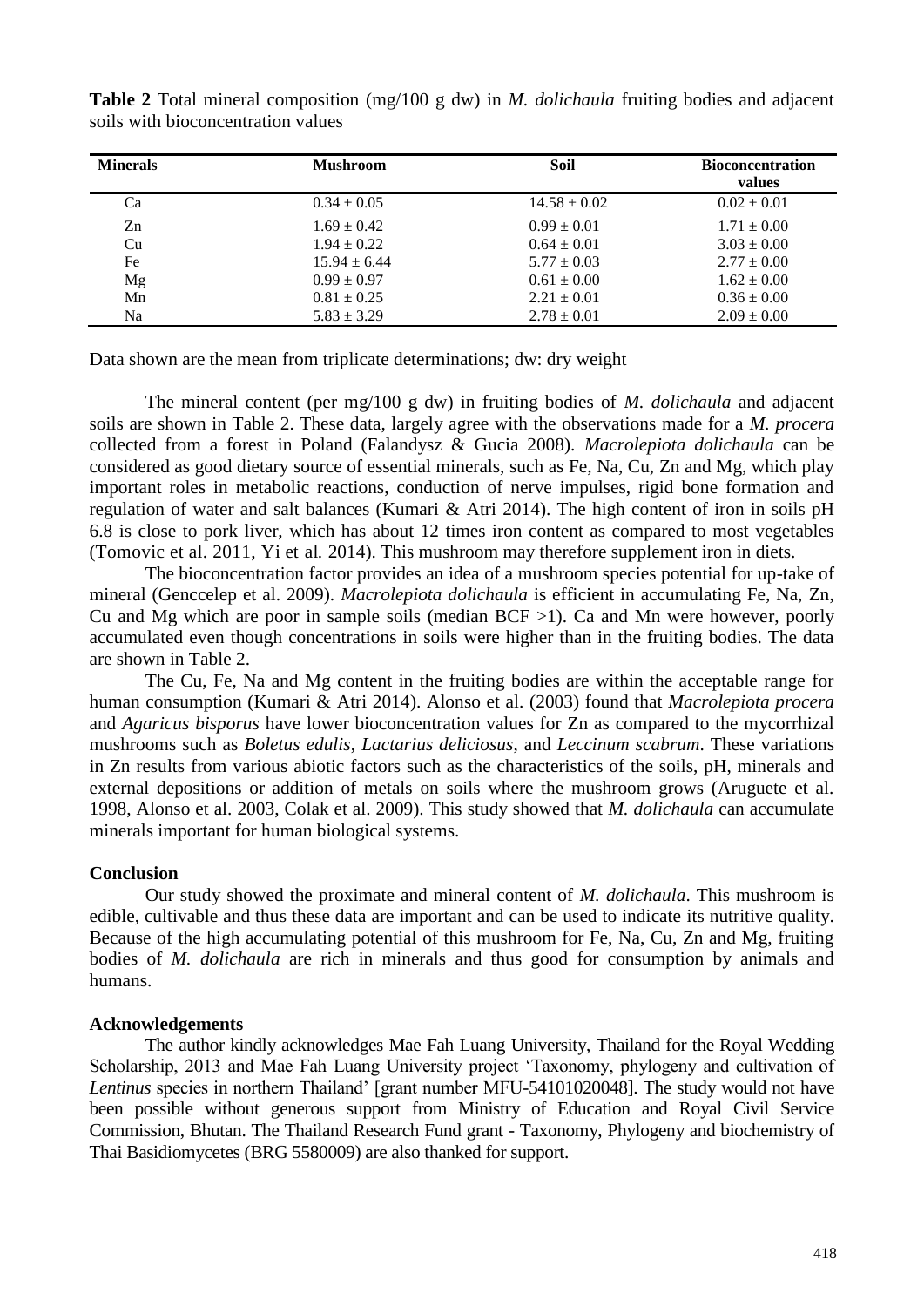### **References**

- Alonso J, Garcia MA, Perez-lopez M, Melger MJ. 2003 The concentrations and bioconcentration factors of copper and zinc in edible mushrooms. Archives Environmental Contamination and Toxicology 44, 180–188.
- AOAC. 1995 Association of Official Analysis Chemistry Official Methods of Analysis of AOAC international. Washington, DC.
- Aruguete DM, Joseph L, Aldstadt JH, Mueller GM. 1998 Accumulation of several heavy metals and lanthanides in mushrooms Agaricales from the Chicago region. Science of Total Environment 224, 43–56.
- Baptista P, Ferreira S, Soares E, Coelho V, De Lourdes Bartos M. 2009 Tolerance and stress response of *Macrolepiota procera* to nickel. Journal of Agriculture and Food Chemistry 57, 7145–7152.
- Colak A, Kolcuoolu Y, Sesli E, Dalman O. 2007 Biochemical composition of some Turkish fungi. Asian Journal of Chemistry 19, 2193–2199.
- Colak A, Faiz O, Sesli E. 2009 Nutritional composition of some wild edible mushroom, Turkey Journal Biochemistry 34, 25–1.
- Falandysz J, Gucia M. 2008 Bioconcentration factors of mercury by Parasol mushroom (*Macrolepiota procera*). Environmental Geochemical Health 30, 121–125.
- Falandysz J, Kunito T, Kubota R, Gucia M, Mazur A, Falandysz JJ, Tanabe S. 2008b Some mineral constituents of Parasol Mushroom (*Macrolepiota procera*). Journal of Environmental Science Health, 43, 187–192.
- Fujihara S, Kasuga A, Aoyagi Y, Sugahara T. 1995 Nitrogen-to-protein conversion factors for some common edible mushrooms. Journal of Food Science 60, 1045–1047.
- Ge Z.W, Yang ZL, Vellinga EC. 2010 The genus *Macrolepiota* (Agaricaceae, Basidiomycota) in China. Fungal Diversity 45, 81–98.
- Genccelep H, Uzun Y, Tuncturk Y, Demirel K. 2009 Determination of mineral contents of wildgrown edible mushrooms. Food Chemistry 113, 1033–1036.
- Gilbertson RL, Ryvarden L.1986 North American Polypores. Fungiflora, Oslo, Norway.
- Imazeki R, Otani Y, Hongo T. 1998 Fungi in Japan (in Japanese), Tokyo, Yama-kei.
- Kuldo E, Jarzynska G, Gucia M, Falandysz J. 2013 Mineral constituents of edible Parasol mushroom *Macrolepiota procera* (Scop. Ex Fr.) Sing and soils beneath its fruiting bodies collected from a rural forest area. Chemical papers 64, 484–492.
- Kumari B, Atri AS. 2014 Nutritional and nutraceutical potential of wild edible macrolepiotoid mushrooms of north India. International Journal of Pharmacy & Pharmaceutical 6, 200–204.
- Kumari B, Artri NS, Upadhyay RC. 2012 Screening and evaluation of extra-cellular oxidases in some Termitophilous and Lepiotoid mushrooms. World Journal of Agricultural Sciences 8, 409–414.
- Luangharn T, Hyde KD, Chukeatirote E. 2014 Proximate analysis and mineral content of *Laetiporus sulphureus* strain MFLUCC 12-0546 from northern Thailand. Chiang Mai Journal of Science 41, 1–6.
- Poddar KH, Ames M, Hsin-Jen C, Feeney MJ, Wang Y, Cheskin LJ. 2013 Positive effect of mushrooms substituted for meat on body weight, body composition and health parameters. A 1-year randomized clinical trial. Appetite 71, 379–387.
- Samanta S, Nandi AK, Sen IK, Maji PK, Devi KSP, Maiti TK, Islam SS. 2013 Structural characterization of an immunoenhancing glucan isolated from a mushroom *Macrolepiota dolichaula*. International Journal Biological Macromolecules 61, 89–96.
- Tomovic VM, Petrovic LS, Tomovic MS, Kevresan ZS, Dzinic NR. 2011 Determination of mineral contents of semimembranosus muscle and liver from pure and crossbred pigs in Vojvodina (northern Serbia). Food Chemistry 1, 342–348.
- Vetter J, Siller I. 1997 Asvanyi anyagok mennyisegenek alakulasa a gomba ter otestben (*Macrolepiota procera*). Mikologiai KozlemEnyek 36, 33–38.